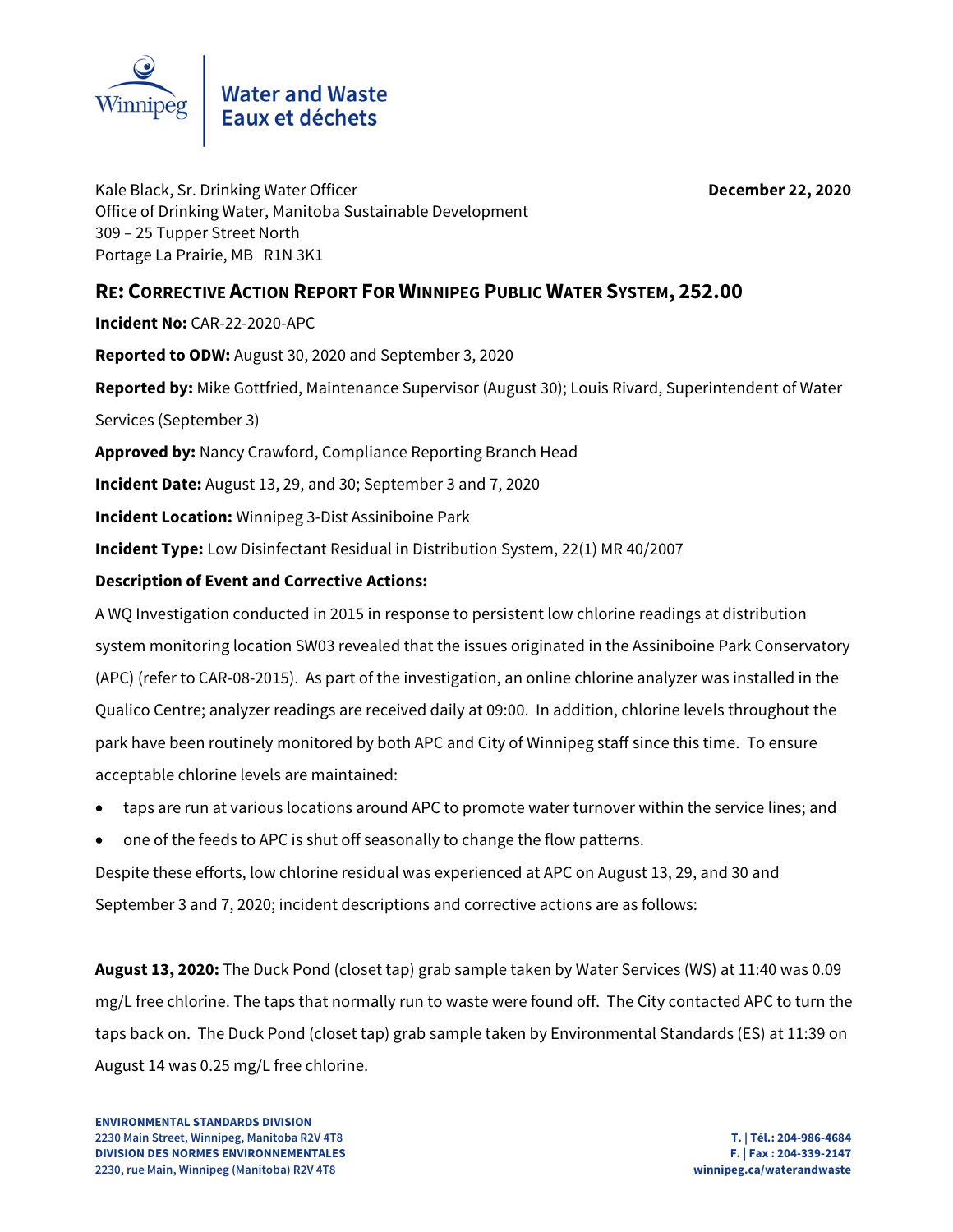

**August 29 and 30, 2020:** The Qualico Centre online free chlorine analyzer readings were below 0.1 mg/L from 13:35 to 15:35 on August 29 with a minimum value 0.063 mg/L at 14:50. Upon receiving the analyzer readings at 09:00 on August 30 the following actions were taken:

- WS ran water to waste from the hydrant at the Qualico Centre
- WS performed free chlorine testing Pavilion (men's washroom) grab sample was 0.02 mg/L at 11:30, Duck Pond (closet tap) grab sample was 0.02 mg/L at 11:45, and Qualico Centre (closet tap) grab sample was 0.11 mg/L at 11:55
- WS notified ODW at 13:12 of the low chlorine readings
- WS performed further free chlorine testing Pavilion (men's washroom) grab sample was 0.04 mg/L at 16:35, Duck Pond (closet tap) grab sample was 0.04 mg/L at 16:20, and Qualico Centre hydrant grab sample was 0.25mg/L at 16:15
- WS continued running water to waste from the Qualico Centre hydrant until the morning of August 31
- APC took samples on August 31 and the free chlorine results were 0.44 mg/L at the Duck Pond (closet tap) and 0.32 mg/L at the Pavilion (men's washroom)

**September 3, 2020:** ES grab sample from the Gateway to the Arctic Building at 14:12 was 0.02 mg/L free chlorine (Note: It was later confirmed that the sample was taken from the kitchen tap which hadn't been used since March as it was shutdown due to COVID). The follow actions were taken:

- WS and ES took grab samples from several buildings and hydrants throughout and surrounding APC to assess chlorine levels. The sample taken at 15:57 from the hydrant outside the Pavilion had 0.08 mg/L free chlorine, the other samples ranged between 0.10 and 0.72 mg/L free chlorine
- WS notified ODW of the low chlorine readings
- WS ran water to waste from the hydrant at the Administration Building for several hours
- The Park/Nanton feed to APC was shutoff and water at this location was run to waste to increase the turnover of the water within the park
- WS took samples on September 4 and the free chlorine results were 0.20 mg/L at the Qualico Centre (closet tap) and 0.20 mg/L at Park/Nanton (meter pit).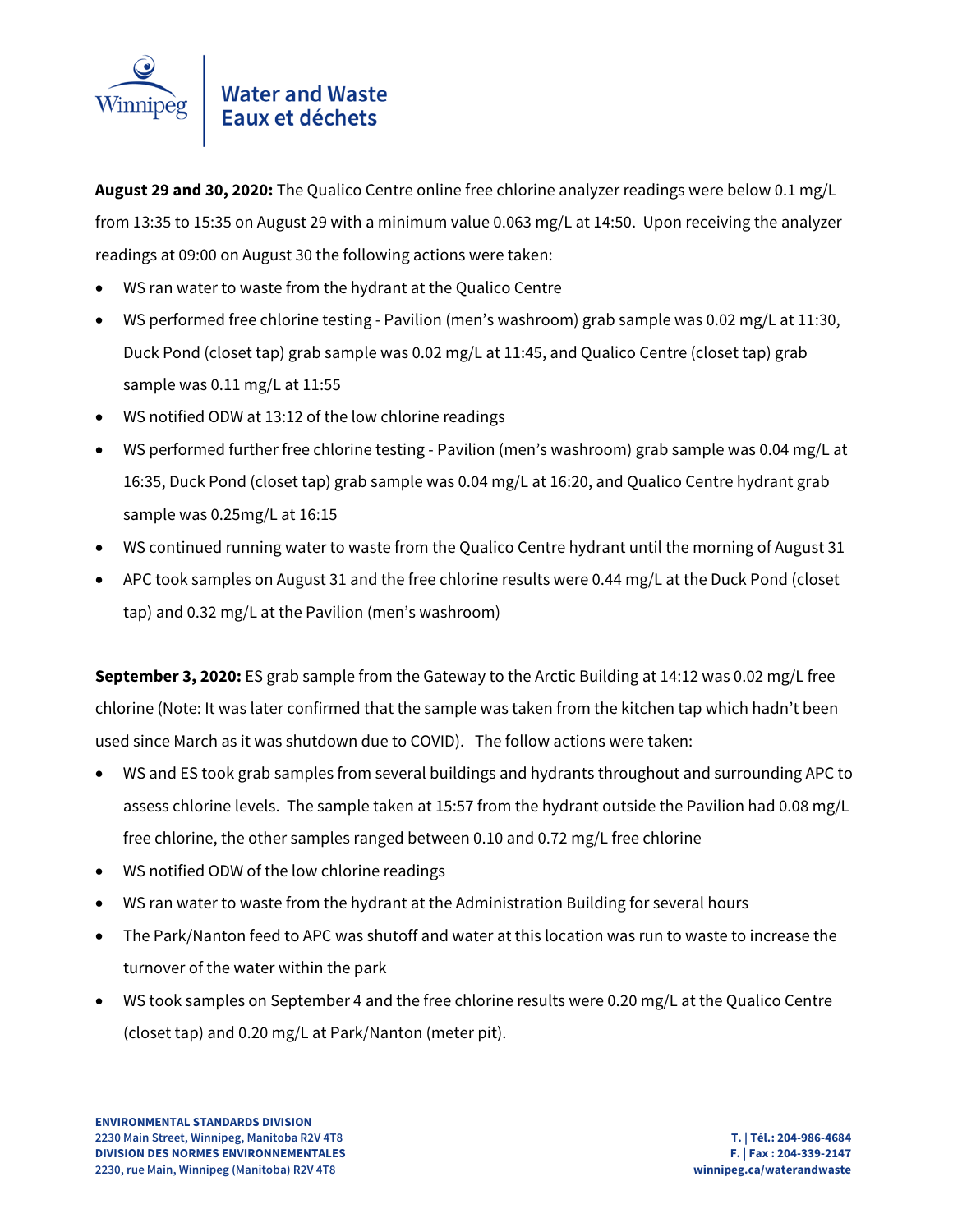

**September 7, 2020:** The Duck Pond (closet tap) grab sample taken by WS at 09:20 was 0.04 mg/L free chlorine. The taps that normally run to waste were found off. The City contacted APC to turn the taps back on. The Duck Pond (closet tap) grab sample taken by WS on September 8 at 09:20 was 0.25 mg/L free chlorine.

Next steps: The 2021 water main renewal program includes water mains in the residential area east of the park with a goal to improve the quality of water entering the park through the Park Bv/Nanton Bv meter pit. Following the renewals, we will review chlorine/meter data to determine the impact on water quality. Once the diversity gardens building is complete we will monitor the impact on water demand and turnover within the park. If water quality issues continue, we will explore changes to the APC's water distribution system.

**Test Results:** See attached

**Reference No:** See attached

## **EMERGENCY REPORTING IS REQUIRED WHERE A POTENTIAL HEALTH RISK IS INVOLVED. FOLLOW THE INSTRUCTIONS OF YOUR DRINKING WATER OFFICER IN SITUATIONS REQUIRING IMMEDIATE REPORTING**

N:\Environmental Standards\Analytical Services\Government Agencies\Office of Drinking Water\Corrective Action Reports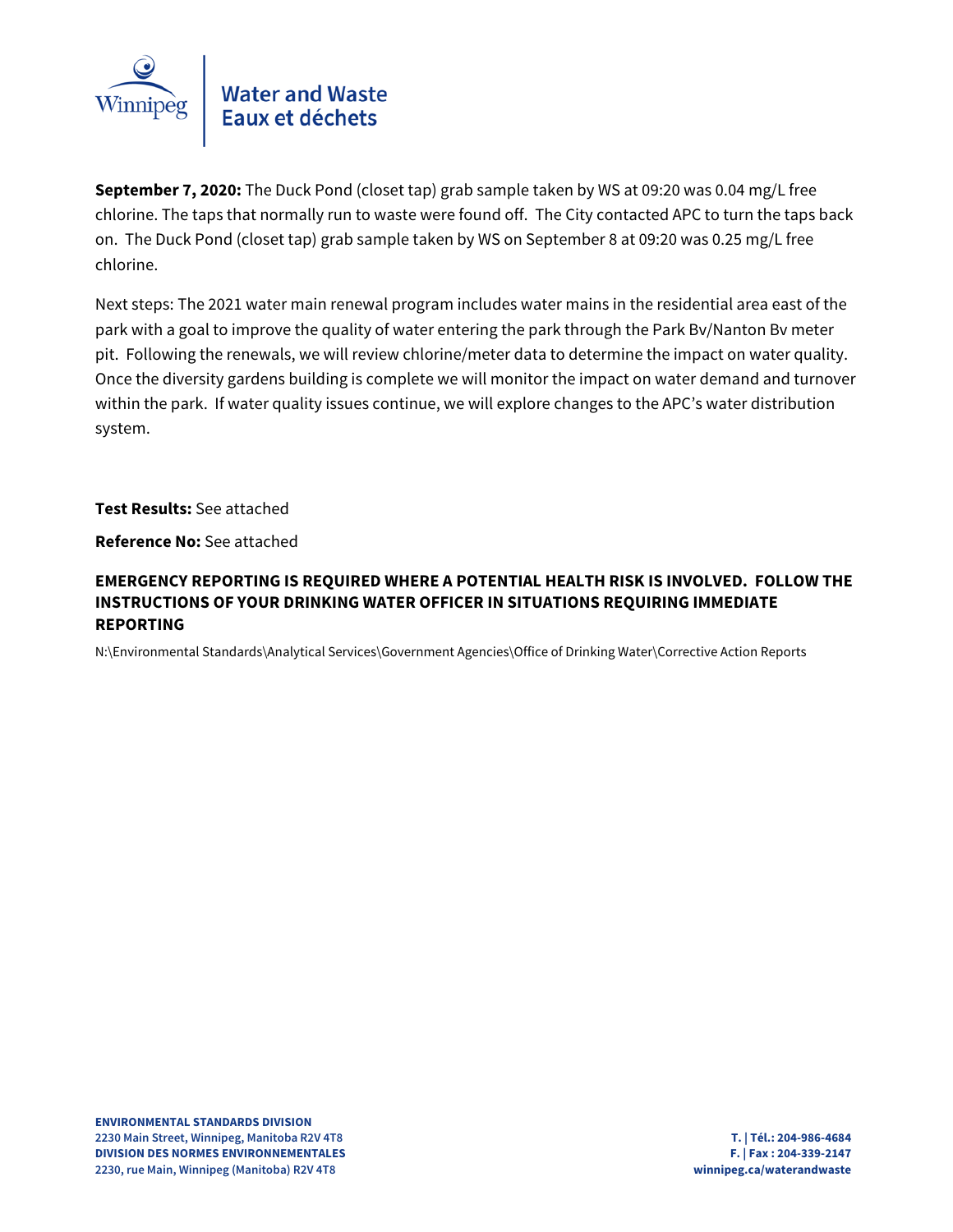

| Sample Name                                               | Sample<br>Number | Date Sampled   | Time<br>Sampled<br>(hrs) | <b>Free Chlorine</b><br>(mg/L) | Total<br>Chlorine<br>(mg/L) | Turbidity-<br>field (ntu) | Temperature<br>(°C) |
|-----------------------------------------------------------|------------------|----------------|--------------------------|--------------------------------|-----------------------------|---------------------------|---------------------|
| Qualico Center Assiniboine Park                           | 321237           | 28-Jul-20      | 12:24                    | 0.37                           | 0.54                        | 0.31                      | 10.0                |
| Pavilion at Assiniboine Park                              | 321239           | 28-Jul-20      | 10:58                    | 0.43                           | 0.69                        | 0.63                      | 10.7                |
| Qualico Center Assiniboine Park                           | 321240           | 5-Aug-20       | 12:25                    | 0.45                           | 0.66                        | 0.19                      | 10.7                |
| Duck Pond at Assiniboine Park                             | 321241           | 5-Aug-20       | 12:40                    | 0.37                           | 0.57                        | 0.32                      | 10.6                |
| Pavilion at Assiniboine Park                              | 321242           | 5-Aug-20       | 12:58                    | 0.31                           | 0.51                        | 0.33                      | 12.9                |
| Qualico Center Assiniboine Park                           | 324651           | 11-Aug-20      | 12:16                    | 0.43                           | 0.60                        | 0.37                      | 10.7                |
| Duck Pond at Assiniboine Park                             | 324652           | 11-Aug-20      | 12:02                    | 0.20                           | 0.56                        | 0.36                      | 11.7                |
| Pavilion at Assiniboine Park                              | 324653           | 11-Aug-20      | 11:50                    | 0.29                           | 0.52                        | 0.36                      | 11.7                |
| Qualico Center (closet tap)                               | na               | 13-Aug-20      | 11:30                    | 0.31                           | na                          | na                        | na                  |
| Duck Pond (closet tap)                                    | na               | 13-Aug-20      | 11:40                    | 0.09                           | na                          | na                        | na                  |
| Qualico Center Assiniboine Park                           | 325499           | 14-Aug-20      | 11:13                    | 0.32                           | 0.54                        | 0.27                      | 11.9                |
| Duck Pond at Assiniboine Park                             | 325500           | 14-Aug-20      | 11:39                    | 0.25                           | 0.44                        | 0.26                      | 10.6                |
| Pavilion at Assiniboine Park                              | 325501           | 14-Aug-20      | 10:40                    | 0.32                           | 0.54                        | 0.71                      | 11.9                |
| SW03_Roblin Blvd @ Wexford St                             | 325716           | 14-Aug-20      | 12:06                    | 0.68                           | 0.88                        | 0.17                      | 14.9                |
| Qualico Center Assiniboine Park                           | 325502           | 18-Aug-20      | 11:22                    | 0.29                           | 0.51                        | 0.28                      | 11.5                |
| Duck Pond at Assiniboine Park                             | 325503           | 18-Aug-20      | 11:47                    | 0.24                           | 0.45                        | 0.30                      | 10.8                |
| Pavilion at Assiniboine Park                              | 325504           | 18-Aug-20      | 12:06                    | 0.32                           | 0.52                        | 0.39                      | 12.4                |
| Qualico Center Assiniboine Park                           | 326305           | 25-Aug-20      | 12:31                    | 0.33                           | 0.47                        | 0.25                      | 12.4                |
| Duck Pond at Assiniboine Park                             | 326306           | 25-Aug-20      | 12:18                    | 0.31                           | 0.45                        | 0.26                      | 12.2                |
| Pavilion at Assiniboine Park                              | 326307           | 25-Aug-20      | 12:00                    | 0.31                           | 0.50                        | 0.45                      | 14.0                |
| Pavilion (men's washroom)                                 | na               | 30-Aug-20      | 11:30                    | 0.02                           | na                          | na                        | na                  |
| Duck Pond (closet tap)                                    | na               | 30-Aug-20      | 11:45                    | 0.02                           | na                          | na                        | na                  |
| Qualico Center (closet tap)                               | na               | 30-Aug-20      | 11:55                    | 0.11                           | na                          | na                        | na                  |
| Qualico Centre (Hydrant)                                  | na               | 30-Aug-20      | 16:15                    | 0.25                           | na                          | na                        | na                  |
| Duck Pond (closet tap)                                    | na               | 30-Aug-20      | 16:20                    | 0.04                           | na                          | na                        | na                  |
| Pavilion (men's washroom)                                 | na               | 30-Aug-20      | 16:35                    | 0.04                           | na                          | na                        | na                  |
| Qualico Center Assiniboine Park                           | 330135           | 1-Sep-20       | 11:30                    | 0.18                           | 0.38                        | 0.24                      | 14.7                |
| Duck Pond at Assiniboine Park                             | 330136           | 1-Sep-20       | 11:58                    | 0.12                           | 0.32                        | 0.26                      | 12.5                |
| Pavilion at Assiniboine Park                              | 330137           | 1-Sep-20       | 12:17                    | 0.18                           | 0.37                        | 0.25                      | 14.0                |
| SW03_Roblin Blvd @ Wexford St                             | 330946           | 3-Sep-20       | 12:59                    | 0.54                           | 0.76                        | 0.15                      | 18.0                |
| Arctic Building Gateway at Assiniboine Park               | 330947           | $3-Sep-20$     | 2:12                     | 0.02                           | 0.07                        | 0.31                      | 13.9                |
| Administration Building at Assiniboine Park               | 330948           | $3-$ Sep $-20$ | 3:11                     | 0.14                           | 0.34                        | 0.56                      | 13.0                |
| Leaf Building/Area at Assiniboine Park                    | 330949           | 3-Sep-20       | 1:41                     | 0.22                           | 0.34                        | 0.19                      | 11.9                |
| Main Entrance Building at Assiniboine Park                | 330950           | 3-Sep-20       | 1:38                     | 0.71                           | 0.89                        | 1.03                      | 16.8                |
| Storage Building at Assiniboine Park                      | 330951           | 3-Sep-20       | 2:22                     | 0.15                           | 0.37                        | 0.22                      | 13.8                |
| Duck Pond at Assiniboine Park                             | 330952           | 3-Sep-20       | 2:44                     | 0.17                           | 0.36                        | 0.24                      | 12.9                |
| Heavy Horse building at Assiniboine Park                  | 330953           | 3-Sep-20       | 2:26                     | 0.41                           | 0.62                        | 0.17                      | 14.6                |
| Park/Nanton Meter Pit at Assiniboine Park                 | 330954           | $3-Sep-20$     | 3:31                     | 0.24                           | 0.43                        | 0.33                      | 15.3                |
| Pavilion at Assiniboine Park                              | 330956           | 3-Sep-20       | 1:58                     | 0.18                           | 0.35                        | 0.31                      | 13.9                |
| Qualico Center Assiniboine Park                           | 330957           | $3-Sep-20$     | 2:58                     | 0.18                           | 0.37                        | 0.26                      | 14.7                |
| Washroom Building #74 at Assiniboine Park                 | 330958           | 3-Sep-20       | 2:51                     | 0.18                           | 0.33                        | 0.33                      | 13.4                |
| Washroom Building near Picnic shelter at Assiniboine Park | 330959           | 3-Sep-20       | 2:29                     | 0.20                           | 0.40                        | 0.25                      | 14.1                |
| <b>Hydrant (Education Trailer)</b>                        | 331186           | 3-Sep-20       | 3:04                     | 0.10                           | 0.25                        | 0.39                      | 13.9                |
| Hydrant (Storage Building)                                | 330962           | 3-Sep-20       | 3:56                     | 0.15                           | 0.34                        | 0.90                      | 14.6                |
| Hydrant (Pavillion)                                       | 330961           | 3-Sep-20       | 3:57                     | 0.08                           | 0.25                        | 0.38                      | 15.1                |
| Hydrant (Qualico Centre)                                  | 330963           | 3-Sep-20       | 4:15                     | 0.17                           | 0.37                        | 0.28                      | 14.7                |
| Hydrant (Building #25)                                    | 330964           | 3-Sep-20       | 4:34                     | 0.72                           | 0.87                        | 0.59                      | 15.6                |
| Hydrant (Roblin at Main Entrance)                         | 330960           | 3-Sep-20       | 4:59                     | 0.72                           | 0.95                        | 0.24                      | 17.1                |
| Hydrant (Caribou Building)                                | 331185           | 3-Sep-20       | 5:19                     | 0.15                           | 0.35                        | 1.88                      | 14.2                |

### NOTES/COMMENTS:

1. All microbiological tests performed by contract laboratory.

2. N/A-Not Analyzed.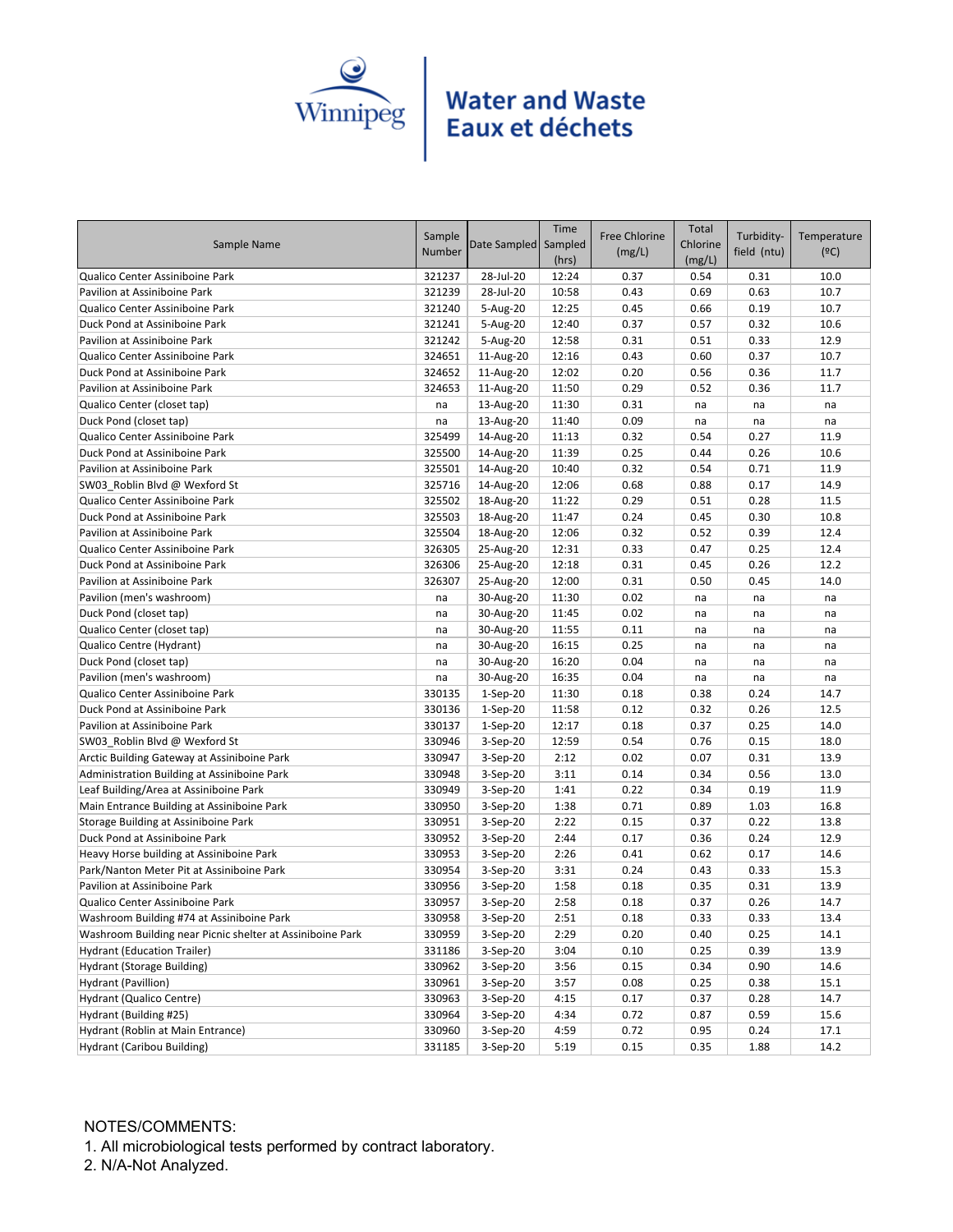

|                                                |        |                      | Time  |                      | Total    |             |             |
|------------------------------------------------|--------|----------------------|-------|----------------------|----------|-------------|-------------|
| Sample Name                                    | Sample | Date Sampled Sampled |       | <b>Free Chlorine</b> | Chlorine | Turbidity-  | Temperature |
|                                                | Number |                      | (hrs) | (mg/L)               | (mg/L)   | field (ntu) | (°C)        |
| Park/Nanton (meter pit)                        | na     | 4-Sep-20             | 10:50 | 0.20                 | na       | na          | na          |
| Qualico Center (closet tap)                    | na     | 4-Sep-20             | 12:20 | 0.20                 | na       | na          | na          |
| Park/Nanton (meter pit)                        | na     | 7-Sep-20             | 8:50  | 0.22                 | na       | na          | na          |
| Pavilion (men's washroom)                      | na     | 7-Sep-20             | 9:00  | 0.22                 | na       | na          | na          |
| Duck Pond (closet tap)                         | na     | 7-Sep-20             | 9:20  | 0.04                 | na       | na          | na          |
| Qualico Center (closet tap)                    | na     | 7-Sep-20             | 9:25  | 0.35                 | na       | na          | na          |
| Park/Nanton (meter pit)                        | na     | 8-Sep-20             | 9:00  | 0.21                 | na       | na          | na          |
| Pavilion (men's washroom)                      | na     | 8-Sep-20             | 9:10  | 0.47                 | na       | na          | na          |
| Duck Pond (closet tap)                         | na     | 8-Sep-20             | 9:20  | 0.25                 | na       | na          | na          |
| Qualico Center (closet tap)                    | na     | 8-Sep-20             | 9:35  | 0.45                 | na       | na          | na          |
| Qualico Center Assiniboine Park                | 332674 | 9-Sep-20             | 11:29 | 0.42                 | 0.62     | 0.13        | 12.8        |
| Duck Pond at Assiniboine Park                  | 332675 | 9-Sep-20             | 11:19 | 0.48                 | 0.70     | 0.13        | 12.8        |
| Pavilion at Assiniboine Park                   | 332676 | 9-Sep-20             | 11:01 | 0.51                 | 0.65     | 0.15        | 13.7        |
| Qualico Center Assiniboine Park                | 333925 | 15-Sep-20            | 11:43 | 0.51                 | 0.63     | 0.14        | 12.9        |
| Duck Pond at Assiniboine Park                  | 333926 | 15-Sep-20            | 11:31 | 0.52                 | 0.65     | 0.21        | 13.3        |
| Pavilion at Assiniboine Park                   | 333927 | 15-Sep-20            | 11:17 | 0.48                 | 0.65     | 0.28        | 13.6        |
| Qualico Center Assiniboine Park                | 336358 | 22-Sep-20            | 12:08 | 0.77                 | 0.97     | 0.14        | 13.6        |
| Duck Pond at Assiniboine Park                  | 336359 | 22-Sep-20            | 11:54 | 0.74                 | 0.96     | 0.16        | 13.2        |
| Pavilion at Assiniboine Park                   | 336360 | 22-Sep-20            | 11:40 | 0.75                 | 0.95     | 0.72        | 14.0        |
| Qualico Center Assiniboine Park                | 337533 | 29-Sep-20            | 9:43  | 0.60                 | 0.88     | 0.51        | 12.5        |
| Duck Pond at Assiniboine Park                  | 337534 | 29-Sep-20            | 9:52  | 0.46                 | 0.77     | 0.32        | 12.7        |
| Pavilion at Assiniboine Park                   | 337535 | 29-Sep-20            | 10:09 | 0.69                 | 0.90     | 0.23        | 13.4        |
| Nanton Street sample Point at Assiniboine Park | 337536 | 29-Sep-20            | 10:29 | 0.21                 | 0.43     | 0.35        | 13.7        |
| Qualico Center Assiniboine Park                | 339205 | 6-Oct-20             | 9:55  | 0.60                 | 0.85     | 0.20        | 12.5        |
| Duck Pond at Assiniboine Park                  | 339206 | 6-Oct-20             | 10:19 | 0.51                 | 0.82     | 0.16        | 13.2        |
| Pavilion at Assiniboine Park                   | 339207 | 6-Oct-20             | 10:36 | 0.63                 | 0.86     | 0.15        | 13.0        |
| Nanton Street sample Point at Assiniboine Park | 339208 | 6-Oct-20             | 10:48 | 0.40                 | 0.64     | 0.16        | 13.1        |
| Qualico Center Assiniboine Park                | 341490 | 14-Oct-20            | 10:30 | 0.68                 | 0.92     | 0.15        | 11.9        |
| Duck Pond at Assiniboine Park                  | 341491 | 14-Oct-20            | 10:40 | 0.54                 | 0.81     | 0.13        | 12.8        |
| Pavilion at Assiniboine Park                   | 341492 | 14-Oct-20            | 10:00 | 0.75                 | 0.92     | 0.12        | 12.4        |
| Nanton Street sample Point at Assiniboine Park | 341493 | 14-Oct-20            | 9:52  | 0.50                 | 0.75     | 0.23        | 11.7        |
| Qualico Center Assiniboine Park                | 343005 | 20-Oct-20            | 10:28 | 0.52                 | 0.83     | 0.15        | 11.5        |
| Duck Pond at Assiniboine Park                  | 343006 | 20-Oct-20            | 10:15 | 0.51                 | 0.78     | 0.13        | 12.0        |
| Pavilion at Assiniboine Park                   | 343007 | 20-Oct-20            | 10:05 | 0.58                 | 0.83     | 0.20        | 11.9        |
| Nanton Street sample Point at Assiniboine Park | 343008 | 20-Oct-20            | 9:43  | 0.34                 | 0.54     | 0.24        | 11.8        |
| SW03 Roblin Blvd @ Wexford St                  | 343527 | 22-Oct-20            | 11:18 | 0.70                 | 0.95     | 0.14        | 16.1        |
| Qualico Center Assiniboine Park                | 343528 | 22-Oct-20            | 10:38 | 0.22                 | 0.47     | 0.19        | 12.1        |
| Duck Pond at Assiniboine Park                  | 343529 | 22-Oct-20            | 10:22 | 0.23                 | 0.48     | 0.98        | 12.5        |
| Pavilion at Assiniboine Park                   | 343530 | 22-Oct-20            | 10:08 | 0.27                 | 0.49     | 0.27        | 12.4        |
| Nanton Street sample Point at Assiniboine Park | 343531 | 22-Oct-20            | 10:58 | 0.34                 | 0.51     | 0.63        | 12.2        |
| Nanton Street sample Point at Assiniboine Park | 344612 | 27-Oct-20            | 9:08  | 0.31                 | 0.52     | 0.23        | 10.7        |
| Pavilion at Assiniboine Park                   | 344613 | 27-Oct-20            | 9:23  | 0.32                 | 0.53     | 0.35        | 11.6        |
| Duck Pond at Assiniboine Park                  | 344614 | 27-Oct-20            | 9:35  | 0.22                 | 0.46     | 0.22        | 11.5        |
| Qualico Center Assiniboine Park                | 344615 | 27-Oct-20            | 9:47  | 0.29                 | 0.45     | 0.38        | 11.4        |
| Nanton Street sample Point at Assiniboine Park | 346707 | 3-Nov-20             | 10:30 | 0.27                 | 0.55     | 0.35        | 10.4        |
| Pavilion at Assiniboine Park                   | 346708 | 3-Nov-20             | 10:46 | 0.31                 | 0.48     | 0.48        | 11.1        |
| Duck Pond at Assiniboine Park                  | 346709 | 3-Nov-20             | 10:58 | 0.22                 | 0.43     | 0.34        | 11.5        |
| Qualico Center Assiniboine Park                | 346710 | 3-Nov-20             | 11:12 | 0.27                 | 0.50     | 0.25        | 11.1        |

### NOTES/COMMENTS:

1. All microbiological tests performed by contract laboratory.

2. N/A-Not Analyzed.